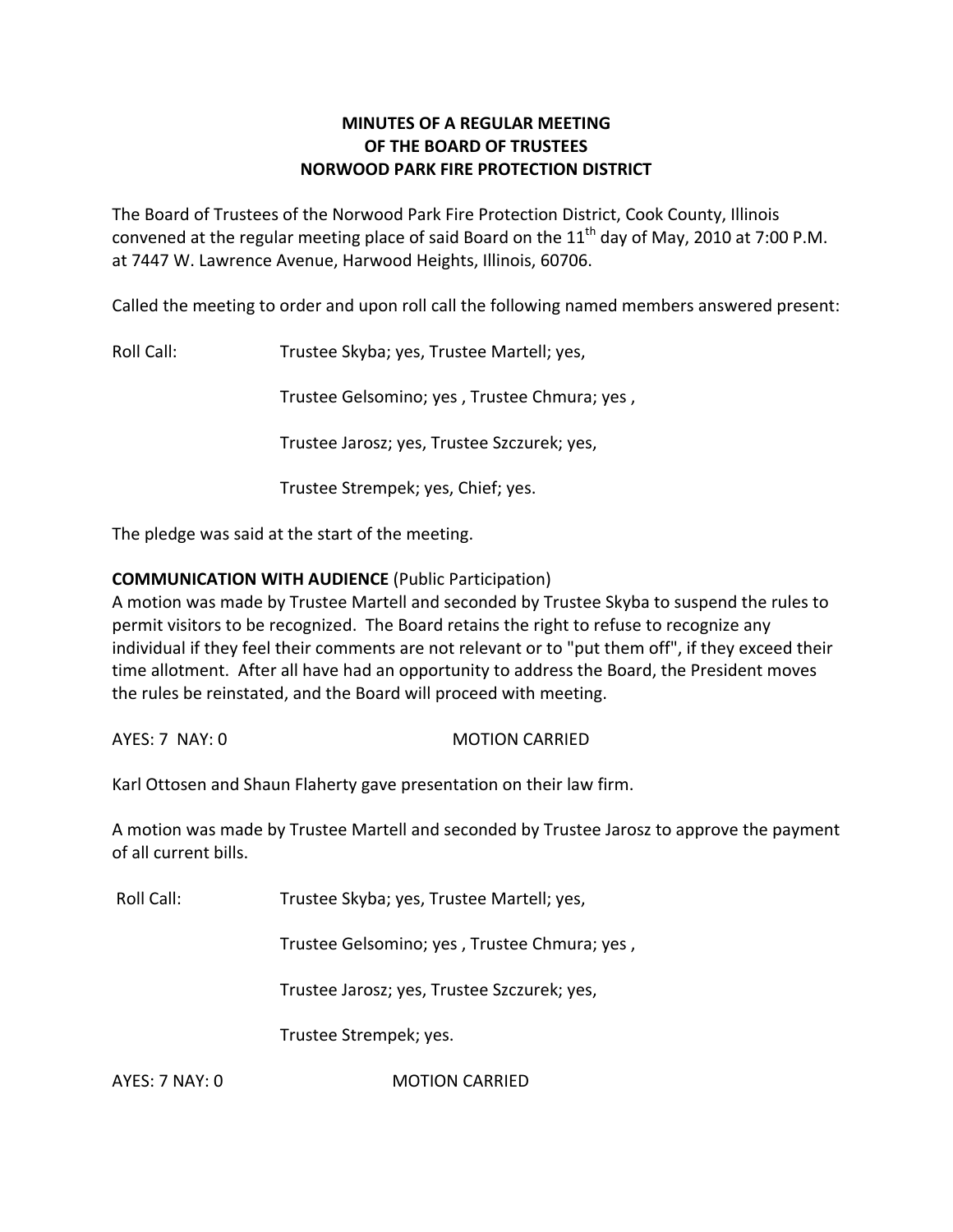A motion was made by Trustee Skyba and seconded by Trustee Szczurek to approve the minutes of the Regular meeting held on April  $13^{th}$ , 2010.

Roll Call: Trustee Skyba; yes, Trustee Martell; yes,

Trustee Gelsomino; yes, Trustee Chmura; yes,

Trustee Jarosz; yes, Trustee Szczurek; yes,

Trustee Strempek; yes.

AYES: 7 NAY: 0 **MOTION CARRIED** 

#### **TREASURER'S REPORT**

# Schedule of Assets (Arising from Cash Transactions) April 30, 2010

#### Assets

| Checking and money market accounts (interest rate):      |                    |
|----------------------------------------------------------|--------------------|
| Plaza Bank checking (0.245%)                             | \$<br>337          |
| Plaza Bank money market (0.295%)                         | 1,222,450          |
| Plaza Bank checking- Public Education                    | 573                |
| Plaza Bank ambulance billing money market (0.295%)       | 264,054            |
| Suburban Bank & Trust                                    | <u>7,751</u>       |
| Total checking and money market accounts                 | 1,495,165          |
| Certificates of deposit (interest rate and maturity):    |                    |
| Plaza Bank (1.40%, 03/02/11)                             | 600,000            |
| Parkway Bank and Trust (4.34% 05/10/10)                  | 482,420            |
| Plaza Bank (1.60% 01/17/11)                              | 120,069            |
| Plaza Bank (1.39% 03/18/11)                              | 407,313            |
| Plaza Bank (2.00% 06/23/10)                              | 1,256,385          |
| Belmont Bank (4.10% 05/21/11)                            | 444,688            |
| Parkway Bank and Trust (1.50% 07/07/11)                  | 349,636            |
| Total certificates of deposit                            | 3,660,511          |
| Total checking, money market and certificates of deposit | <u>\$5,155,676</u> |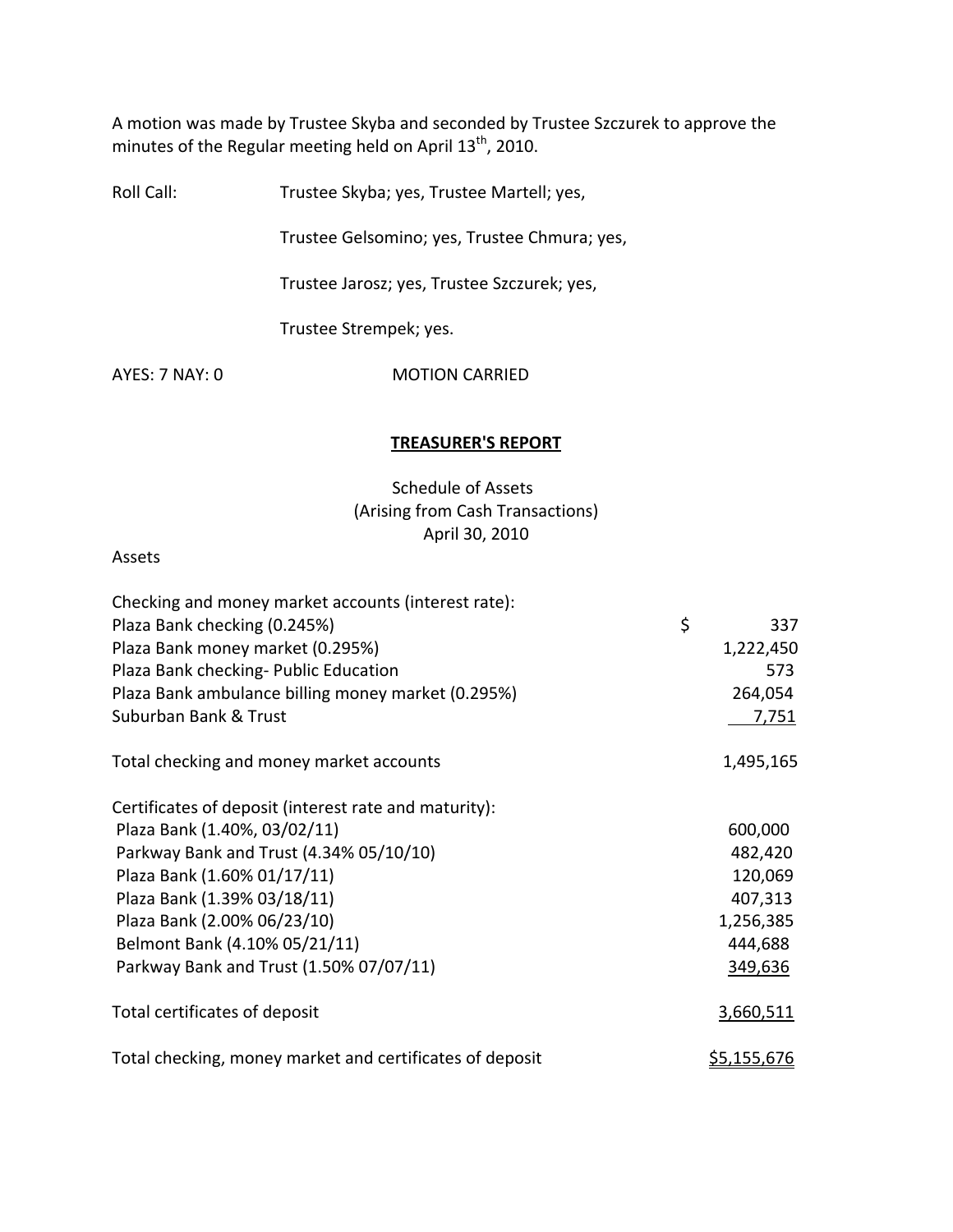Trustee Martell reported that a CD matured on Monday, he is pricing it out, and we may have to look at CDARS. Trustee Martell is looking for possible long term because we do not need additional money right now. Discussion. Next month the million dollar CD is going to mature. Trustee Martell stated that it looks like the District is going to be in the black this fiscal year.

Motion by Trustee Skyba, seconded by Trustee Strempek to approve the Treasurer's report as presented from the Financial Statement for April 2010**.**

| Roll Call:     | Trustee Skyba; yes, Trustee Martell; yes,    |
|----------------|----------------------------------------------|
|                | Trustee Gelsomino; yes, Trustee Chmura; yes, |
|                | Trustee Jarosz; yes, Trustee Szczurek; yes,  |
|                | Trustee Strempek; yes.                       |
| AYES: 7 NAY: 0 | <b>MOTION CARRIED</b>                        |

### **Chiefs Report:**

All Trustees received a copy of the alarm report.

All Trustees received a copy of the inspection report along with the list of completed inspections for this month.

There is a resolution on the agenda for surplus vehicles. The 2000 Ford Expedition has approximately 60,000 miles and the blue book in excellent condition is \$8,000. I believe it is in good condition, it does have a couple of problems. All the decals will be taken off prior to sale. I have a price of \$200 to remove all decals. It was agreed that we will do a closed bid with a minimum bid of \$6,000 and advertise it on Craig's List.

The Tuckpointer finished all the work on the addition. We asked him to inspect the rest of the building so we can prepare for future repairs. He said the rest of the building needed removal of the cill caps approximately 170 of them and install rope weeps and foam backerrod and recaulk all the joints. His price for this is \$4,800. He said the rest of the building is in good shape at this time.

We are experiencing some electrolysis (rust) on our ambulances. It is popping through around the lights and wheel wells. Foster Coach come out to inspect the damage. Our newest Ambulance #106 a 2007 Ford, the cost to repair the electrolysis is \$4,796. Foster Coach and Medtech will repair at no cost to us. Our other Ambulance a 2004 International, to repair the electrolysis is \$4,887. Foster Coach will pay 33% for the repair. This leaves us with a total cost of \$3,275 and they will give us a loaner Ambulance until both are repaired.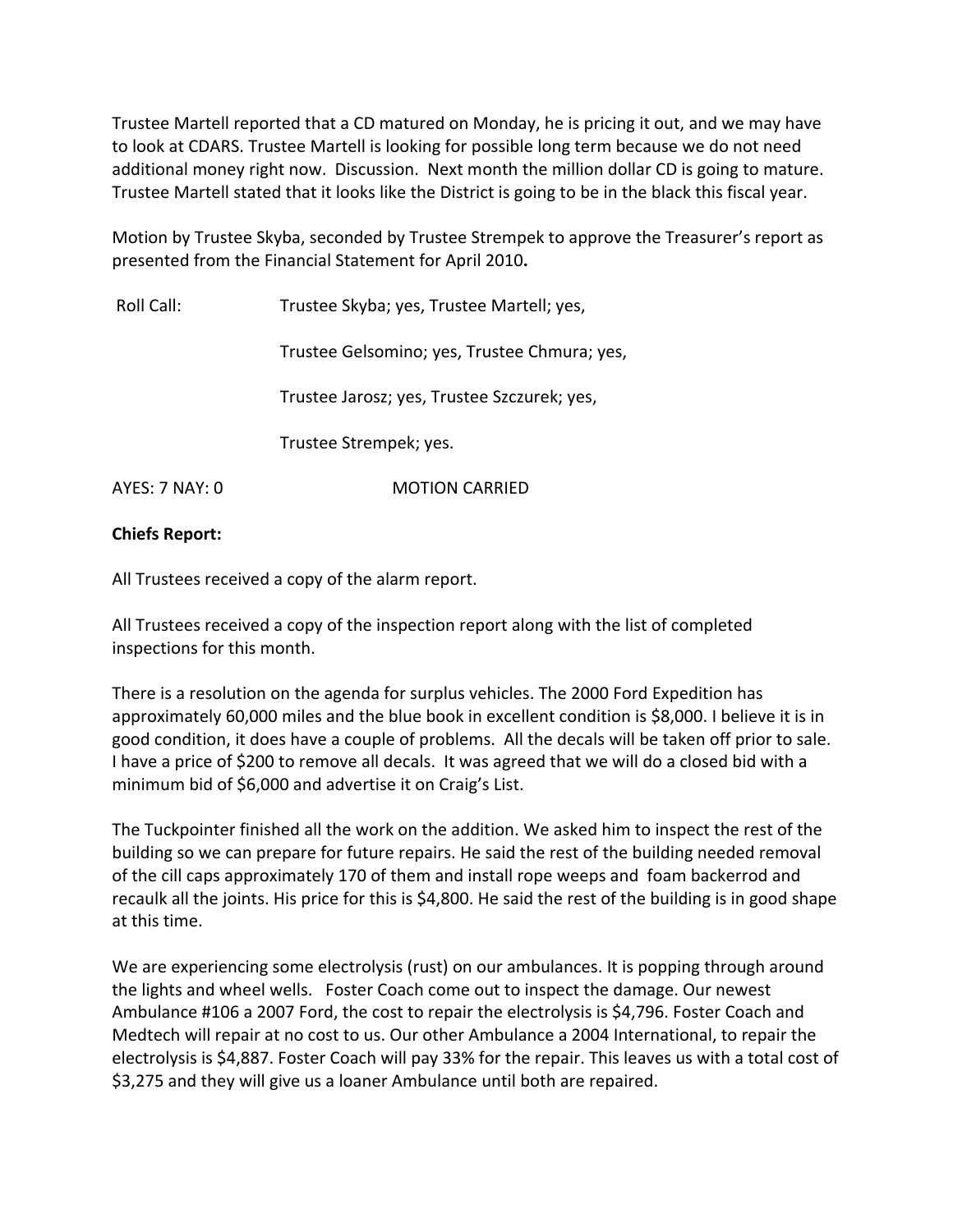Deputy Chief Kovalcik and I attended the FDIC in Indianapolis a couple of weeks ago. We found that after August if we purchase a new Ambulance we would need to go with an F450 Ford diesel which will cost approx \$15,000 more than if we ordered the E450 in August. If we ordered in August we can order the E450 which we currently have because after August this will have a gasoline engine. If we order in August we pay for it when it is completed in approx. February 2011 . This is on the 5 year plan for 2011. Foster Coach has the bid for the Northwest municipal group purchase. Total cost would be approximately \$150,000.00. They will put a committee together and it is part of the state purchase. A letter was sent to Representative McAuliffe requesting assistance with grant money for the ambulance, engine and SCBA's.

Workmen's compensation update, Commander Carpino is scheduled to be reevaluated on May 17<sup>th</sup>. Al Nagrocki is scheduled to be reevaluated on May 24<sup>th</sup>.

So far we have had 9‐24 hour shifts of overtime due to the guys on Workmen's compensation. I can foresee another 4 or 5 days before the middle of June.

We received a grant for bunker gear from IPRF. The grant is for \$14,100 and we hope to purchase 8 sets of gear each year for the next 3 years. I will have it on the agenda for June

We are working on the budget, I will meet with Trustee Chmura in the first week of June. The tentative budget will be on the June agenda.

The men went out and collected for burn camp for kids this past week and raised \$8,000. We will be presenting a check to the Illinois Fire safety alliance for \$7,999,95

Dan Raz our summer intern will begin working next Monday.

A motion was made by Trustee Skyba and seconded by Trustee Martell to accept the Chiefs report as presented for April 2010.

AYES: 7 NAY: 0 MOTION CARRIED

**Presidents Report:** 

### **Committee Reports:**

Finance Committee‐ Letter from Frank J. Baker with the audit proposal for next year, it will be on the agenda next month. Chief stated that the corrected audits are here.

Building and Equipment Committee‐ Chairman Trustee Gelsomino had Trustee Strempek report on the copy machine. Discussion. Trustee Gelsomino had Chief Stenson and Randy Davis discuss the bathroom remodel at a cost of approximately \$31,000. Discussion. Chief Stenson reported on the irrigation in the parkway and that it is on the agenda.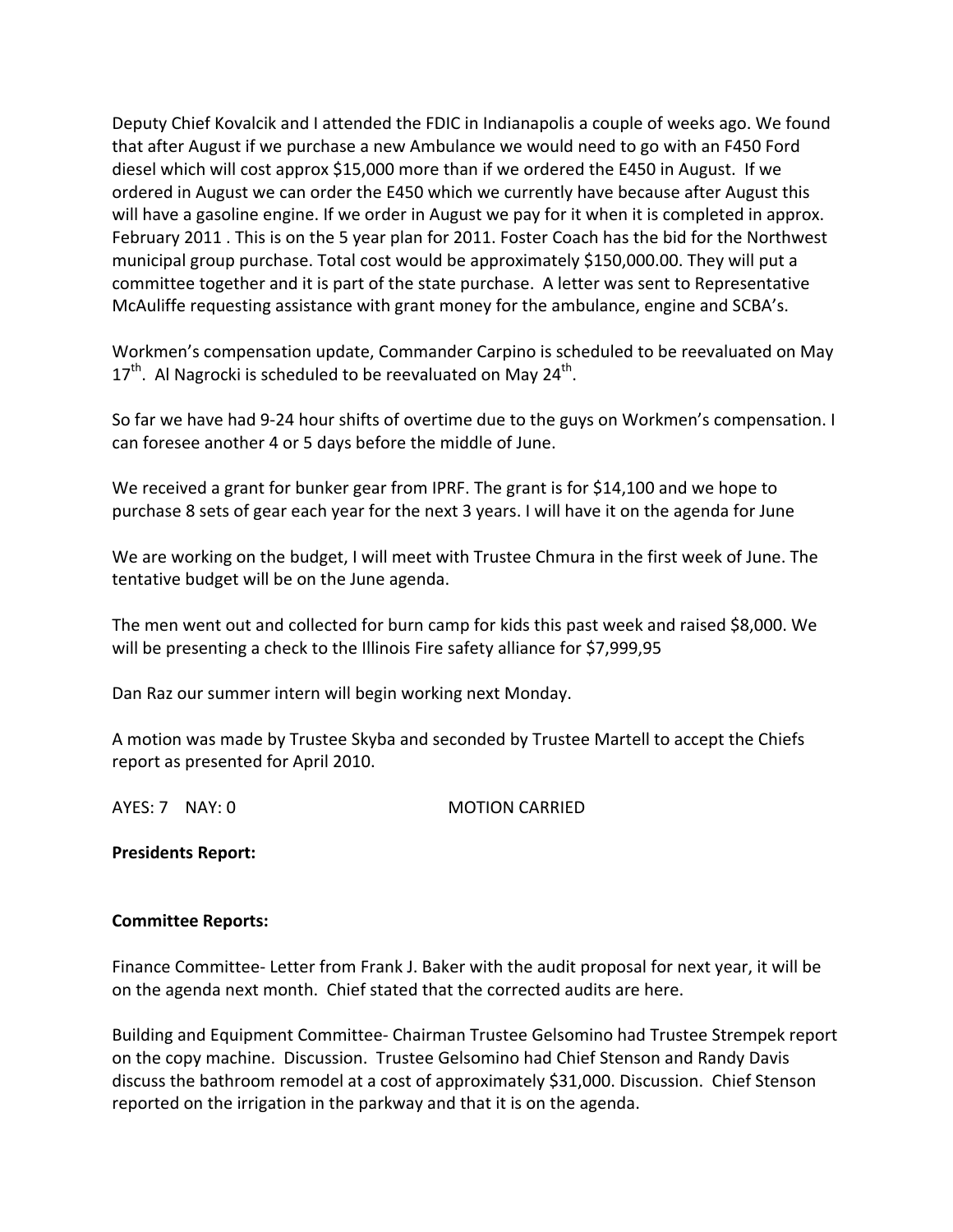Technology and PR Media Committee‐ Chairman Trustee Strempek stated there is nothing to report. There have been updates on the website.

Policy Committee‐ Chairman Trustee Skyba asked if the Policy Committee needs to be looking at new policies.

Pension Fund- Trustee Martell stated there was a meeting April and the Fund was up for the quarter. Trustee Chmura stated there are new Pension reforms coming out and they may be able to move money around.

# **Old Business:**

None.

# **New Business**:

Motion by Trustee Skyba and seconded by Trustee Szczurek to approve Resolution #10‐2, A Resolution Authorizing the Sale of Surplus Vehicles.

| Roll Call: | Trustee Skyba; yes, Trustee Martell; yes,    |
|------------|----------------------------------------------|
|            | Trustee Gelsomino; yes, Trustee Chmura; yes, |
|            | Trustee Jarosz; yes, Trustee Szczurek; yes,  |
|            | Trustee Strempek; yes.                       |
|            |                                              |

AYES: 7 NAY: 0 MOTION CARRIED

Motion by Trustee Martell and seconded by Trustee Skyba to re‐appoint Carmen Rinaldi as Fire Commissioner of the Norwood Park Fire Protection District for a three year term from June 1, 2010 to May 31, 2013.

Roll Call: Trustee Skyba; yes, Trustee Martell; yes,

Trustee Gelsomino; yes, Trustee Chmura; yes,

Trustee Jarosz; yes, Trustee Szczurek; yes,

Trustee Strempek; yes.

AYES: 7 NAY: 0 **MOTION CARRIED**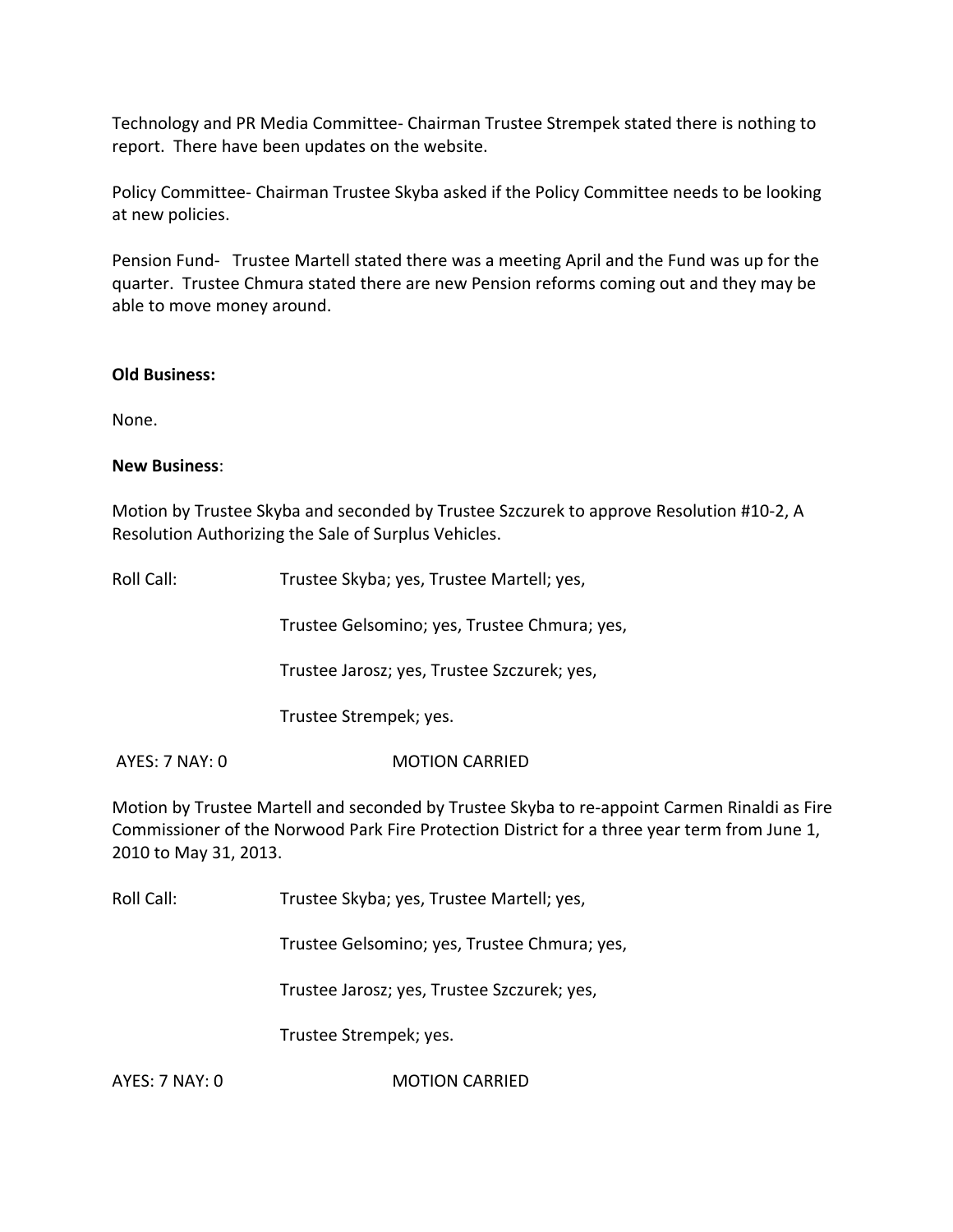Trustee Chmura explained the next two motions are due to the summer intern job that was not initially budgeted for.

Motion by Trustee Gelsomino and seconded by Trustee Martell to approve the transfer of \$2,000.00 from Corporate Contingencies and move to Corporate Clerical salaries.

| Roll Call:     | Trustee Skyba; yes, Trustee Martell; yes,    |
|----------------|----------------------------------------------|
|                | Trustee Gelsomino; yes, Trustee Chmura; yes, |
|                | Trustee Jarosz; yes, Trustee Szczurek; yes,  |
|                | Trustee Strempek; yes.                       |
| AYES: 7 NAY: 0 | <b>MOTION CARRIED</b>                        |

Motion by Trustee Martell and seconded by Trustee Skyba to approve the transfer of \$2,000.00 from Ambulance Contingencies and move to Ambulance Clerical salaries.

| Roll Call: | Trustee Skyba; yes, Trustee Martell; yes, |
|------------|-------------------------------------------|
|------------|-------------------------------------------|

Trustee Gelsomino; yes, Trustee Chmura; yes,

Trustee Jarosz; yes, Trustee Szczurek; yes,

Trustee Strempek; yes.

AYES: 7 NAY: 0 **MOTION CARRIED** 

Motion by Trustee Gelsomino and seconded by Trustee Skyba to approve JRL Lawn Sprinkling Systems to complete the install of sprinklers to the parkway at a cost not to exceed \$1,100.00

Roll Call: Trustee Skyba; yes, Trustee Martell; yes,

Trustee Gelsomino; yes, Trustee Chmura; yes,

Trustee Jarosz; yes, Trustee Szczurek; yes,

Trustee Strempek; yes.

AYES: 7 NAY: 0 **MOTION CARRIED**